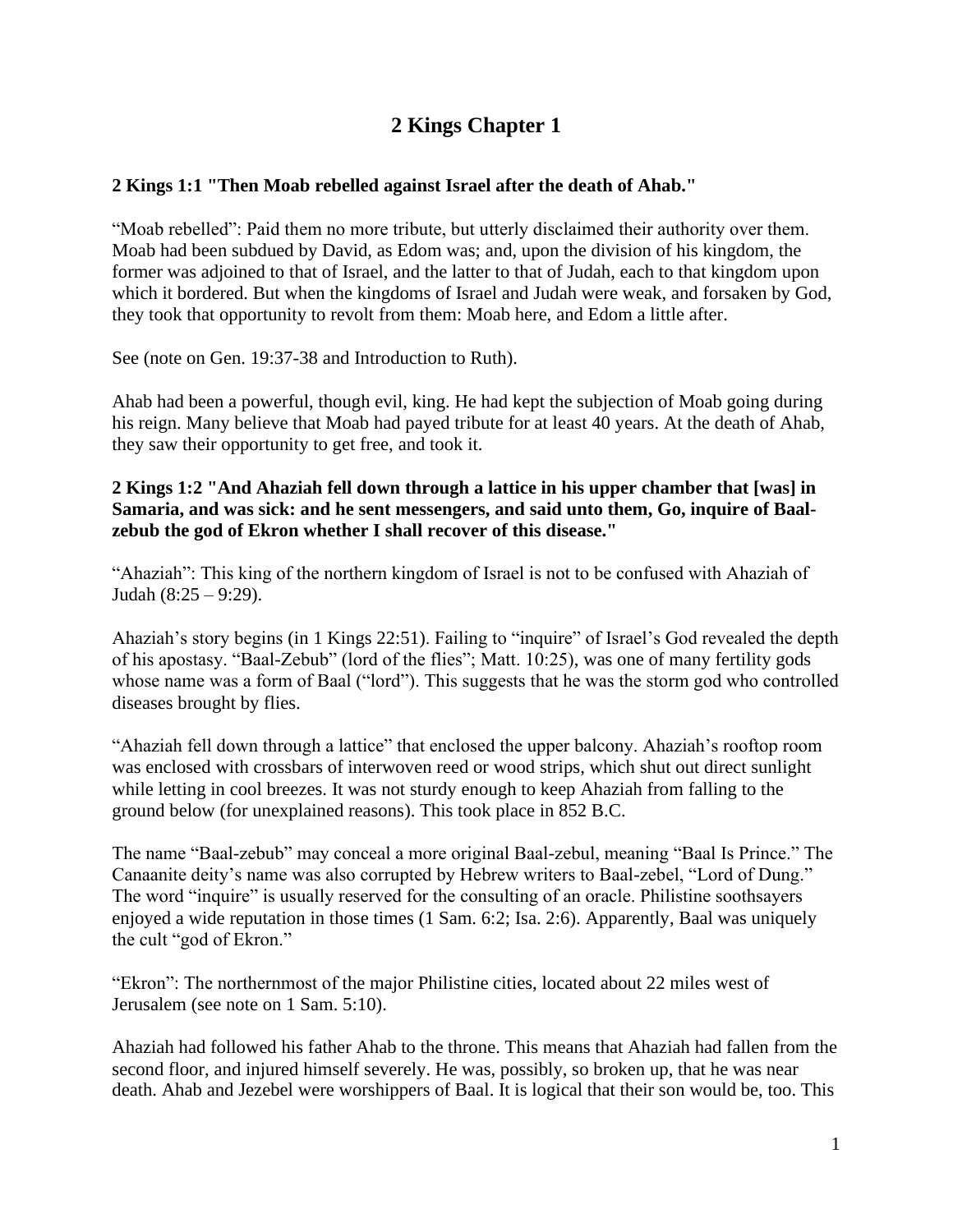Baal-zebub, the god of Ekron, was a false deity. Ahaziah had placed his faith in a nothing. This false god could not help him.

## **2 Kings 1:3 "But the angel of the LORD said to Elijah the Tishbite, Arise, go up to meet the messengers of the king of Samaria, and say unto them, [Is it] not because [there is] not a God in Israel, [that] ye go to inquire of Baal-zebub the god of Ekron?"**

"The angel of the Lord": Although some interpret this as a reference to the pre-incarnate Christ (e.g. Gen. 16:7-14; Judges 2:1-4; see note on Exodus 3:2). Probably here the reference is to an angelic messenger, like the one sent earlier by the Lord to Elijah (19:35; 1 Kings 19:17). The Lord's messenger was in contrast to the messengers of the wicked king (verses 2, 3, 5).

"Elijah": The record of this unusual prophet to Israel begins (in 1 Kings 17:1 see note; and extends to 2 Kings 2:11).

A "king" was often designated by his capital city (1 Kings 21:1; Jonah 3:6).

We see from this, that Elijah was still prophet for the LORD in the land. The LORD sent Elijah to stop him from inquiring of the false god. This is a message, which speaks truth. They had turned their backs on the One True God, to worship Baal. They were not seeking God, but Baal.

Verses 4-8: Incredibly, Ahaziah's "messengers" did not recognize Elijah even though he was his father Ahab's enemy (1 Kings 21:20). "Hairy man" may refer either to Elijah's garment or to having a long beard or long hair, like someone who had taken a Nazirite vow (Num. 6:5). Ahaziah died from the injuries from his fall (in 850 B.C.; 1:2-17).

## **2 Kings 1:4 "Now therefore thus saith the LORD, Thou shalt not come down from that bed on which thou art gone up, but shalt surely die. And Elijah departed."**

"Shalt surely die": The Lord's punishment on Ahaziah for consulting a false god instead of the true God was that he would fail to recover from his injuries. This was a merciful application of the Mosaic Law (Exodus 22:20), which demanded death (verses 16-17).

Elijah gave the messengers the message the LORD had sent him with, and departed. He did not want to be hunted down and killed. Ahaziah would die for his worship of the evil false gods. This was not what he wanted to hear, but was the truth.

## **2 Kings 1:5 "And when the messengers turned back unto him, he said unto them, Why are ye now turned back?"**

To Ahaziah king of Israel, as they did as soon as Elijah was gone from them; concluding from his habit, his gravity, and the authority with which he spoke, that he was a prophet of the Lord, and especially from his knowledge of them, and of what they were sent about.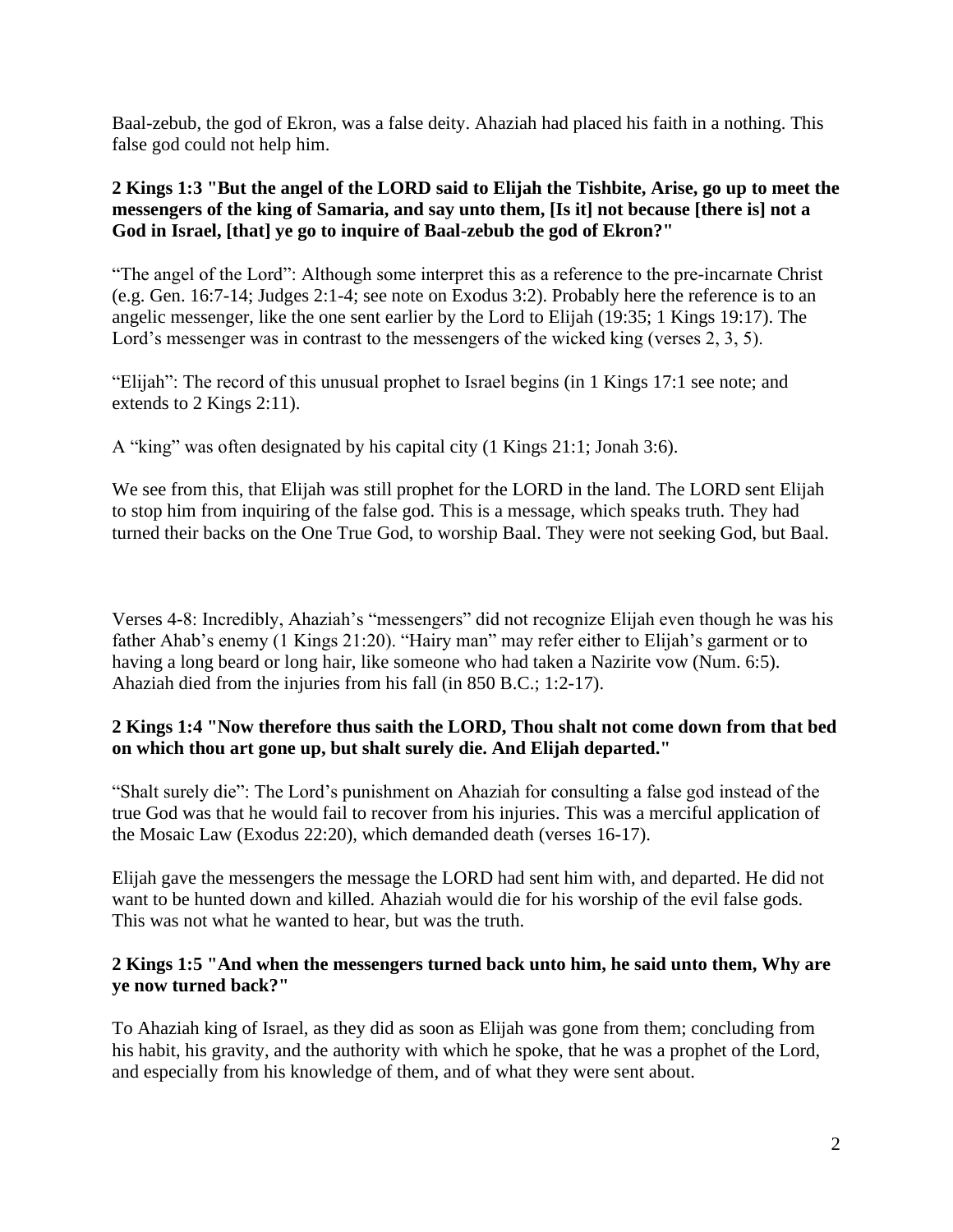"He said unto them, why are ye now turned back?" for, by the time they had been gone, he knew they could never have been at Ekron and returned.

Ahaziah knew that the messengers had not been gone long enough to receive a message from the false god. He wants them to explain why, they are back so soon.

**2 Kings 1:6 "And they said unto him, There came a man up to meet us, and said unto us, Go, turn again unto the king that sent you, and say unto him, Thus saith the LORD, [Is it] not because [there is] not a God in Israel, [that] thou sendest to inquire of Baal-zebub the god of Ekron? therefore thou shalt not come down from that bed on which thou art gone up, but shalt surely die."**

"And say unto him": King Ahaziah. Then they repeated all that is said by the angel to Elijah, and he had delivered to them (2 Kings 1:3). And which was a sufficient reason for their turning back, since they got a full answer from a man of God, of what they were to inquire of at Ekron. Which was, whether the king would recover of this disease or not.

They gave the message to him the very way that Elijah had told them to. They did not tell him, however, that the message had been given them by Elijah.

### **2 Kings 1:7 "And he said unto them, What manner of man [was he] which came up to meet you, and told you these words?"**

What appearance or figure did he make? What was his habit or clothing?

"Which came up to meet you, and told you these words?" That they had related to him.

#### **2 Kings 1:8 "And they answered him, [He was] a hairy man, and girt with a girdle of leather about his loins. And he said, It [is] Elijah the Tishbite."**

"A hairy man": Literally "possessor of hair." This has been interpreted in two ways:

- (1) Elijah was physically hairy; or
- (2) Elijah wore a garment made of hair.

The language supports the second viewpoint that Elijah wore a coarse wool garment girded at the waist with a leather belt. (Zechariah 13:4), describes such a garment as belonging to prophets (Matthew 7:15). Further, the New Testament describes John the Baptist, who came in the spirit and likeness of Elijah, as clothed in camel's hair (Matthew 3:4).

"Elijah" probably wore a "hairy" garment with a "leather" belt at the waist (Zech. 13:4; Matt. 3:4).

It is highly unlikely that they had not known Elijah and his reputation. They were, probably, afraid to tell him who the prophet was. They were afraid for their own lives. Notice, how a true prophet is dressed.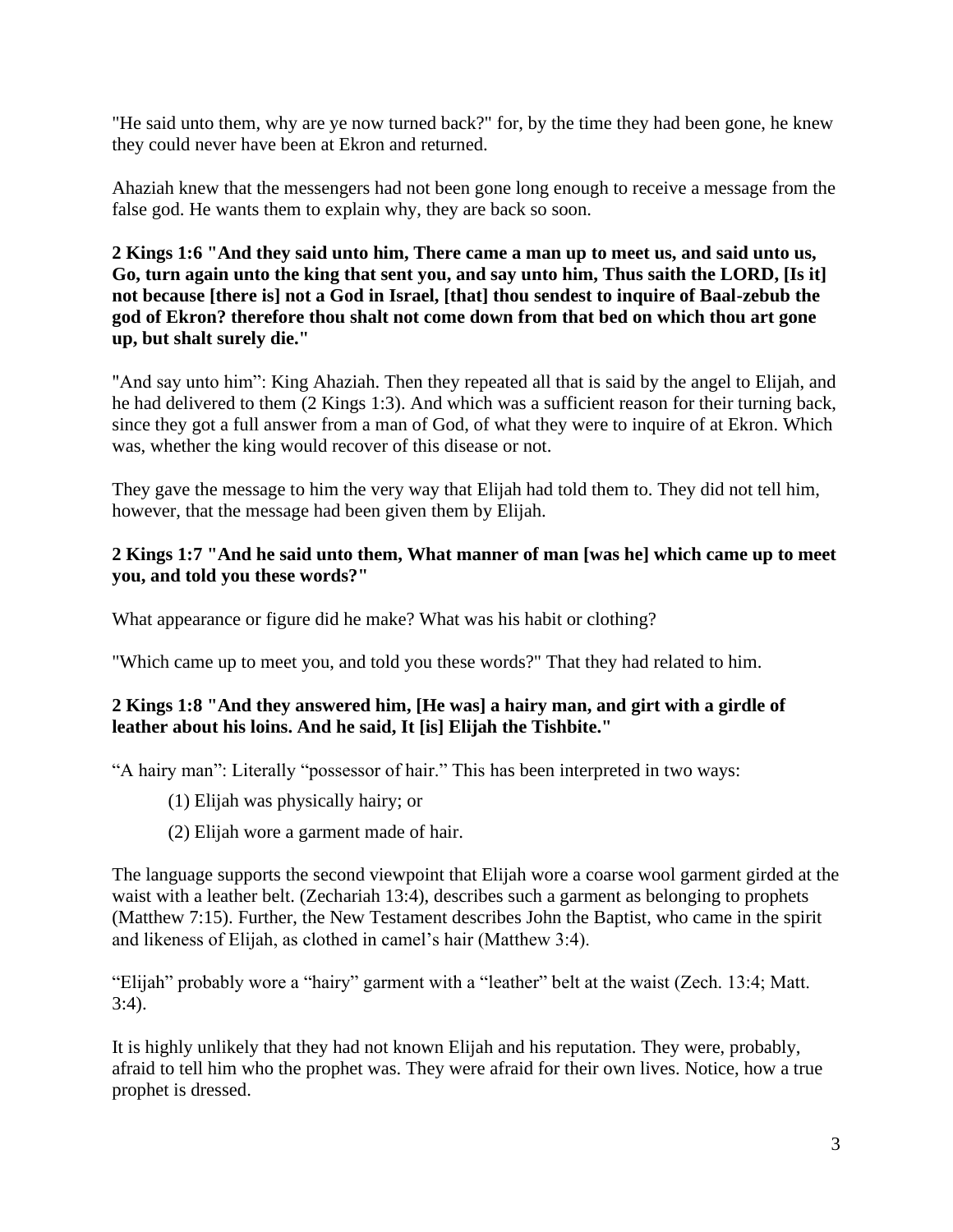Matthew 3:4 "And the same John had his raiment of camel's hair, and a leathern girdle about his loins; and his meat was locusts and wild honey."

## **2 Kings 1:9 "Then the king sent unto him a captain of fifty with his fifty. And he went up to him: and, behold, he sat on the top of a hill. And he spake unto him, Thou man of God, the king hath said, Come down."**

"Thou man of God": A technical title for a man who spoke for God (1 Kings 12:22, Tim. 6:11 and notes on Deut. 33:1).

Ahaziah had probably heard how Elijah called down fire from heaven, and then killed 450 prophets of Baal. He would take no chances with him not coming. He sent 50 of his best men to bring him back. He was sitting on the top of a hill, when they found him. They call him "man of God".

Verses 10-16: "Man of God" is synonymous with prophet, used for Shemaiah (1 Kings 12:22), Elijah, (seven times; 1:9, 10-13; 1 Kings 17:18, 24), Elisha (more than two dozen times between 4:7 and 13:19), and two unnamed prophets (23:16-17; 1 Kings chapter 13; 20:28). Repeating the phrase shows that God's reputation is at stake.

"Fire come down from heaven": This was the proof that Elijah was a prophet of the Lord and entitled to respect. Additionally, it was an indication that Elijah was like Moses, who also was validated as the Lord's prophet by fire from heaven (Num. 16:35).

#### **2 Kings 1:10 "And Elijah answered and said to the captain of fifty, If I [be] a man of God, then let fire come down from heaven, and consume thee and thy fifty. And there came down fire from heaven, and consumed him and his fifty."**

"Fire come down from heaven" was often a sign of divine judgment (1 Kings 18:36-38; Luke 9:54).

There is a reference to this very thing in the following Scripture in the New Testament.

Luke 9:54 "And when his disciples James and John saw [this], they said, Lord, wilt thou that we command fire to come down from heaven, and consume them, even as Elias did?"

Elijah had tremendous power to call down fire. He could have been known as the prophet of fire. He had no sooner said it, than the fifty were consumed of the fire.

#### **2 Kings 1:11 "Again also he sent unto him another captain of fifty with his fifty. And he answered and said unto him, O man of God, thus hath the king said, Come down quickly."**

The king, not being at all terrified with the awful judgment upon the former, sends another.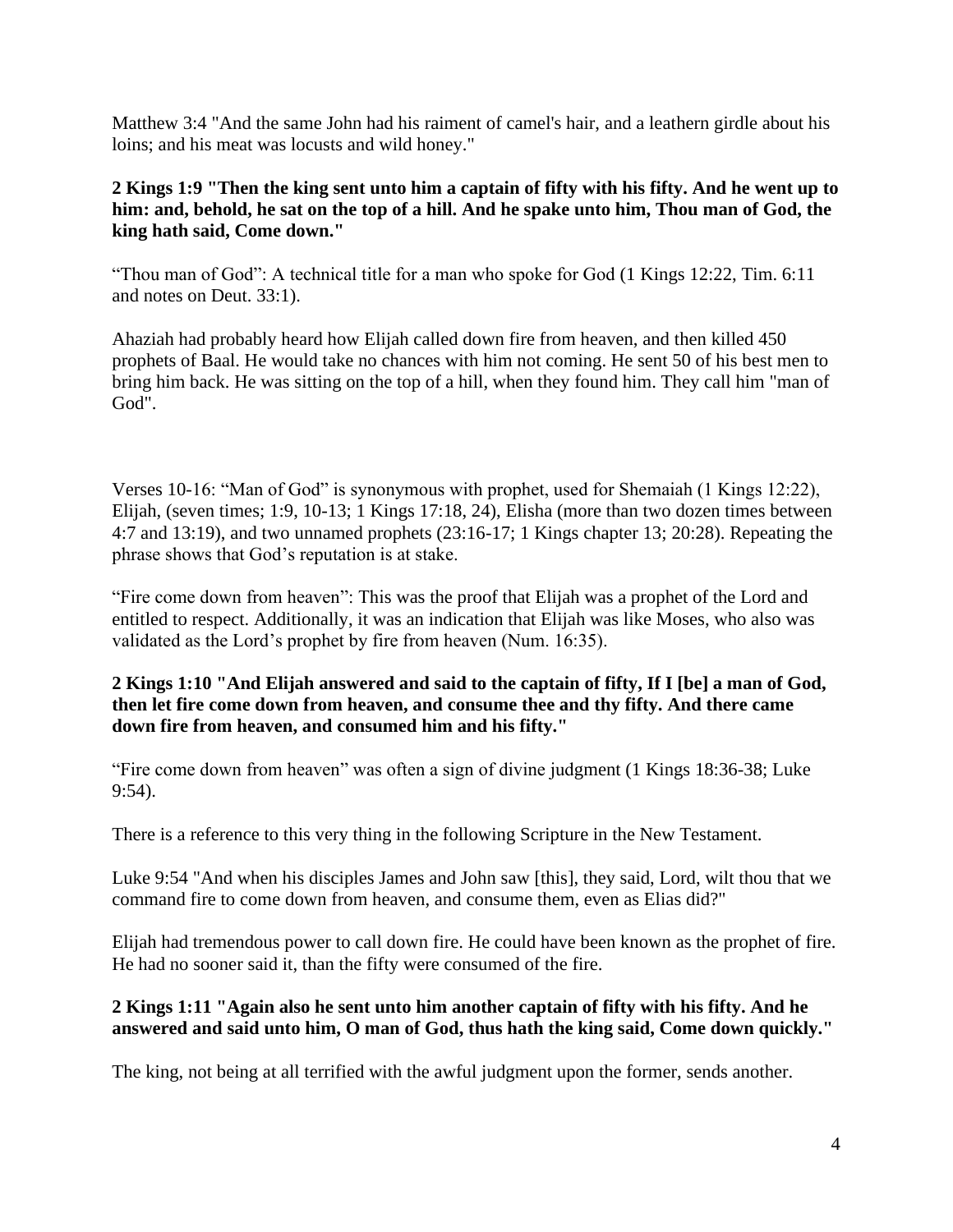"And he answered and said unto him, O man of God, thus hath the king said, come down quickly": He flouts the prophet in the same manner as the former, and in the king's name commands him to come down, and that immediately. Which the king added to his orders, or he himself, signifying he would not be trifled with, if he did not come down directly, he would force him.

Verses 12-14: The "fire … from heaven" (possibly lightning), demonstrated God as Israel's ruler, the One to who Ahaziah should submit (Luke 9:54). The "third captain" had more respect for God and His prophet than Ahaziah did, so God would depose Ahaziah. A similar message was given earlier to the king's messengers (1:3-4).

#### **2 Kings 1:12 "And Elijah answered and said unto them, If I [be] a man of God, let fire come down from heaven, and consume thee and thy fifty. And the fire of God came down from heaven, and consumed him and his fifty."**

The same as he had to the first captain, and made the same request of fire from heaven; which accordingly came down, and destroyed this captain and his fifty also.

The very same thing happened to the captain and his fifty of the second group that happened to the first group. Notice, the statement, "if I be a man of God". It is as if he is saying, you say I am, let's see if I am.

### **2 Kings 1:13 "And he sent again a captain of the third fifty with his fifty. And the third captain of fifty went up, and came and fell on his knees before Elijah, and besought him, and said unto him, O man of God, I pray thee, let my life, and the life of these fifty thy servants, be precious in thy sight."**

Which was most daring and insolent, and showed him to be dreadfully hardened, to persist in his messages after such rebuffs. And the third captain of fifty went up; instead of calling to the prophet at the bottom of the hill as the other did, he went up to the top of it.

And came and fell on his knees before Elijah": In reverence of him as a prophet of the Lord, and under a dread of the power he was possessed of, of calling for fire from heaven on him and his men, as the former instances showed.

"And besought him, and said unto him, O man of God, I pray thee, let my life, and the life of these fifty thy servants, be precious in thy sight": He knows their lives lay at his mercy; he begs they might be spared, since it was not in contempt of him, and through ill will to him as the prophet of the Lord, but in obedience to the king's command, that they were come to him.

News had travelled back about what had happened to the first two groups. This third captain came, because his king sent him. He humbled himself before Elijah, recognizing Elijah and Elijah's God. He wanted to live, but he had to carry out the message of the king. He begs for his life, and the life of his men.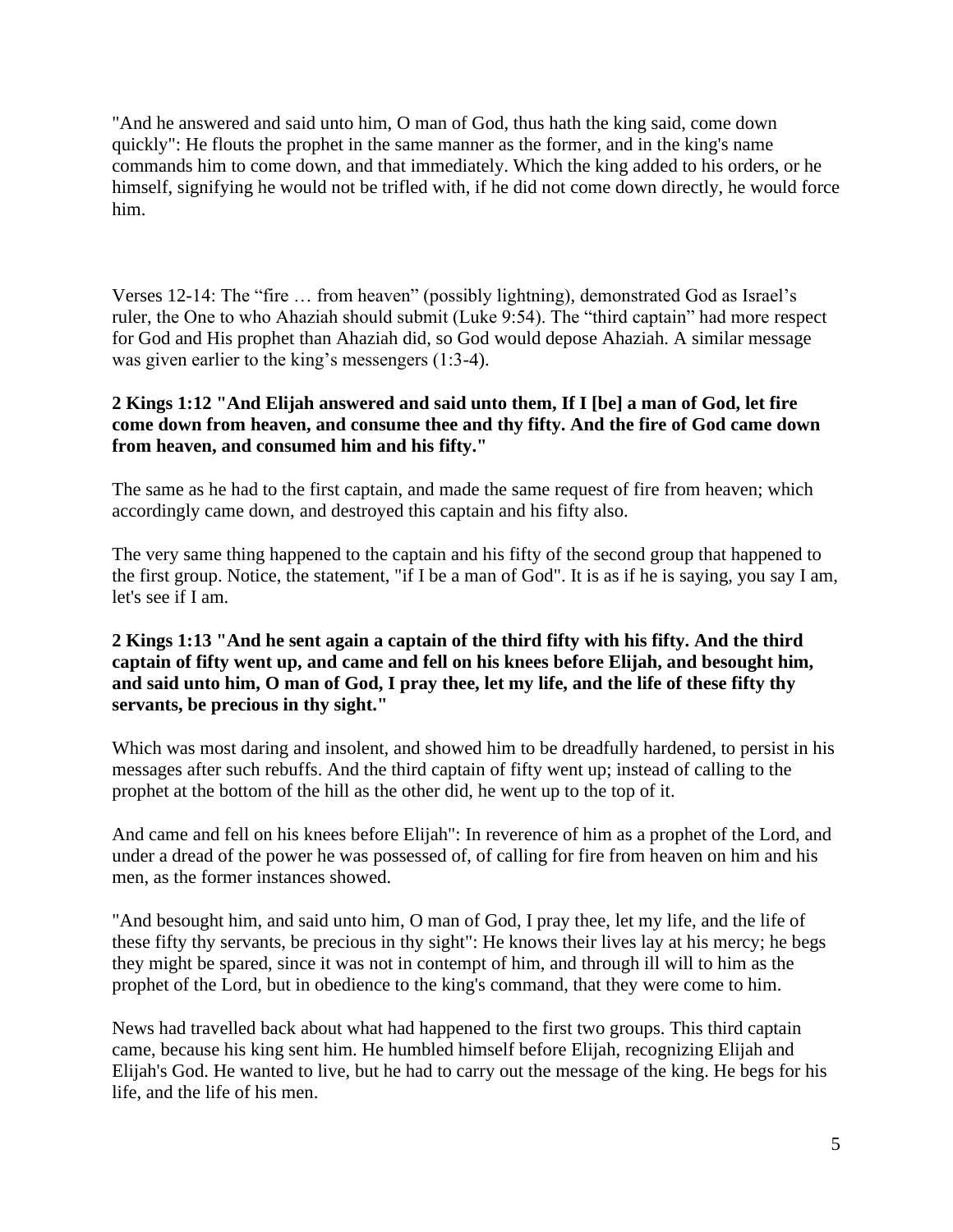#### **2 Kings 1:14 "Behold, there came fire down from heaven, and burnt up the two captains of the former fifties with their fifties: therefore let my life now be precious in thy sight."**

He owns the facts, and ascribes the death of them to the true cause, and appears to have an awful sense of the judgment of God on them, fearing the same would befall him and his.

"Therefore let my life now be precious in thy sight": By sparing it, what is precious and valuable being spared.

He makes Elijah aware that he knows of the other groups, who had come to get him.

## **2 Kings 1:15 "And the angel of the LORD said unto Elijah, Go down with him: be not afraid of him. And he arose, and went down with him unto the king."**

"Angel of the Lord" (see note on 1:3).

This is a re-assurance from the LORD that He would be with Elijah. The appearance of the angel is bringing the message to Elijah, to have no fear of what might happen to him. Elijah obeyed the message sent to him by the angel of the LORD.

### **2 Kings 1:16 "And he said unto him, Thus saith the LORD, Forasmuch as thou hast sent messengers to inquire of Baal-zebub the god of Ekron, [is it] not because [there is] no God in Israel to inquire of his word? therefore thou shalt not come down off that bed on which thou art gone up, but shalt surely die."**

For the third time, God's question includes the phrase "is it because there is no God in Israel? (1:3, 6), which implies foolishness when trusting anything else. Yahweh controls life and wellbeing. When people do not pray or they turn to things like money, sex, or status for what only God can provide, they act like God does not exist.

"Baal-zebub" (see note on 1:2).

This implies, that he would have been saved, if he had sent to Elijah in the first place, rather than to the false god.

#### **2 Kings 1:17 "So he died according to the word of the LORD which Elijah had spoken. And Jehoram reigned in his stead in the second year of Jehoram the son of Jehoshaphat king of Judah; because he had no son."**

Two kings named "Jehoram" are in view here. Jehoram the son of Ahab and brother of Ahaziah reigned over the northern kingdom from 852 to 841 B.C. Jehoram "the son of Jehoshaphat king of Judah", reigned as co-regent with his father from 853 to 848 B.C. and in his own right from 848 to 841 B.C.

"Second year": 852 B.C. this was the second year of Jehoram of Judah's co-regency with Jehoshaphat his father (see notes on 3:1; 8:17; 2 Chron. 21:4-20).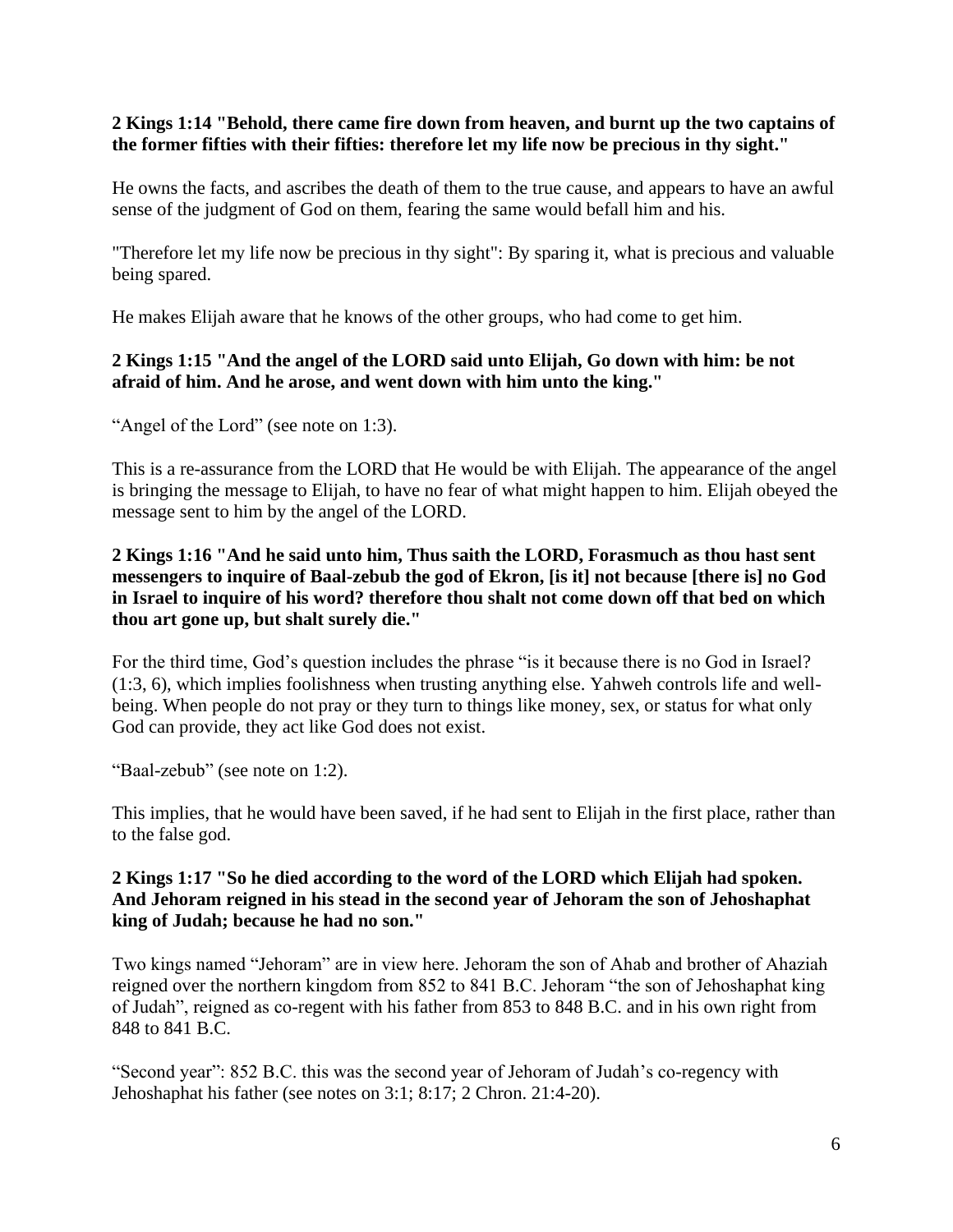He was condemned for his worship of false gods, and died, just as the LORD had said through Elijah. Some believe Jehoram was the brother of Ahaziah. Jehoram and Joram are the same person. "Jehoram" means whom Jehovah exalts. We can see that Ahab had high hopes for this son, as well, by the name he gave him. Ahaziah did not even finish his second year of reign. Jehoram began, before the second year was up. This is a bit confusing speaking of Jehoram as the son of Jehoshaphat. We will not belabor that here. The main thing we must know, is that he was evil, and the last of the family of Ahab to reign.

#### **2 Kings 1:18 "Now the rest of the acts of Ahaziah which he did, [are] they not written in the book of the chronicles of the kings of Israel?"**

During his two years' reign, which yet were imperfect, and his acts must be but few.

"Are they not written in the book of the chronicles of the kings of Israel? In which were written his father Ahab's also, and his predecessors' (see 1 Kings 22:39).

The historical book is mentioned again.

## **2 Kings Chapter 1 Questions**

Moab rebelled against Israel after the death of \_\_\_\_\_\_\_\_\_.

How long had Moab paid tribute to Israel?

What accident did Ahaziah have?

Where did he send messengers?

What did he send them for?

Who was the god of Ekron?

How did Elijah know to go and meet them on the road?

What did Elijah say to the messengers?

What message did Elijah tell them to give their king?

Why would Ahaziah have to die?

What did the king ask the messengers, when they arrived?

What did the messengers call Elijah?